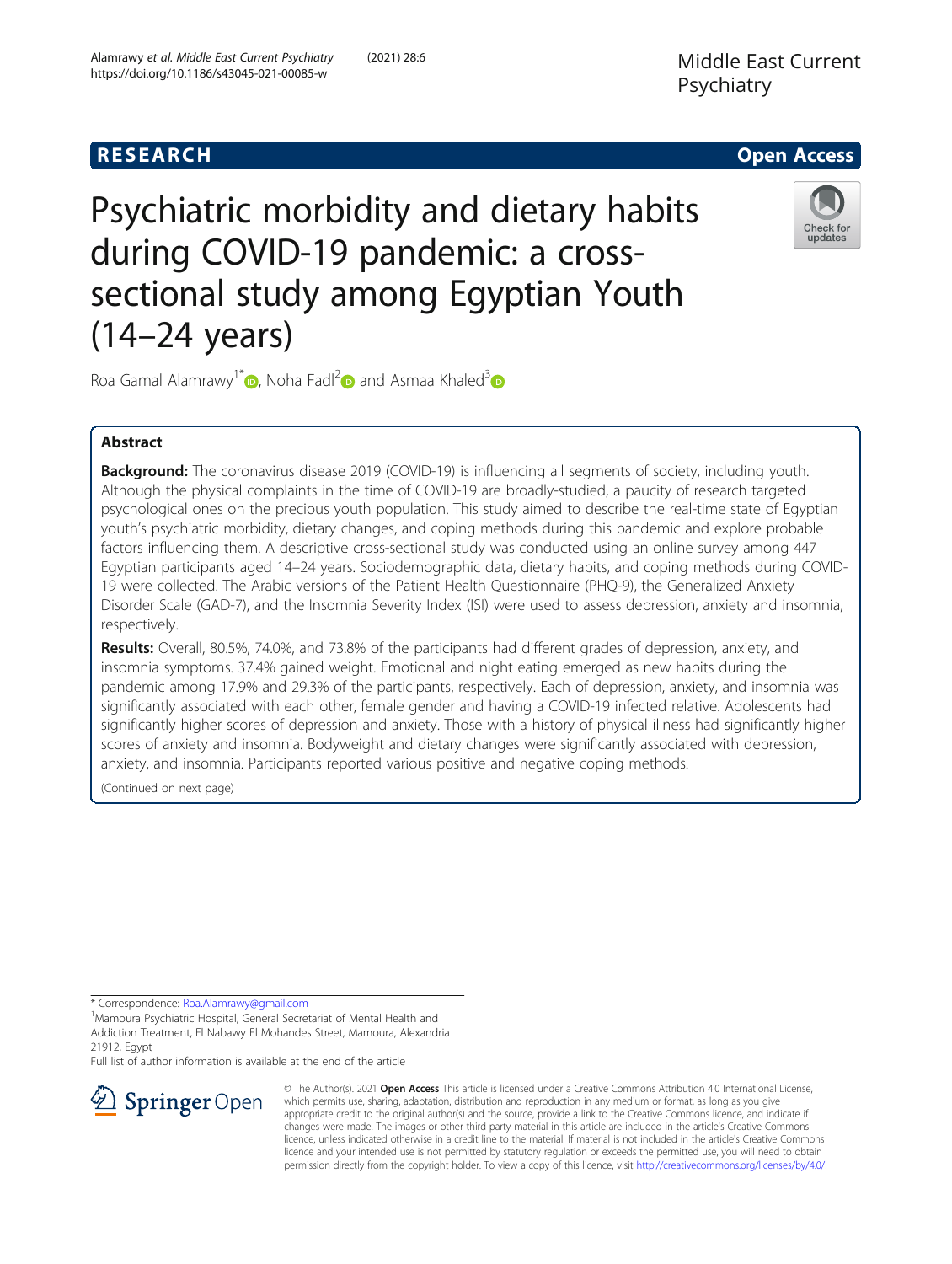#### Alamrawy et al. Middle East Current Psychiatry (2021) 28:6 Page 2 of 10

## (Continued from previous page)

**Conclusion:** Psychiatric morbidity and dietary changes are evident in young people during COVID-19 pandemic. Psychological well-being and dietary habits are important but often overlooked components of youth well-being especially in challenging times. Depression, anxiety, and insomnia were almost always present and dietary changes were significantly associated with the presence of them.

Keywords: Psychiatric morbidity, Depression, Anxiety, Insomnia, Diet, COVID-19, Youth, Mental Health, Coping, Eating habits

# Background

Coronavirus disease (COVID-19) has become a potent destroyer of human health and the global economy in the twenty-first century and may be considered the most extraordinary global public health emergency nowadays. The World Health Organization (WHO) announced spreading of coronavirus rapidly across the globe, starting from China and becoming a pandemic by 11 March 2020. It has spread to 222 countries, affected over than 85 million people worldwide and killed over one million and half [[1\]](#page-8-0). All continents announced confirmed cases of COVID-19. In Egypt, the first confirmed case was announced on 14 February 2020 [[2\]](#page-8-0).

Coronavirus disease (COVID-19) affects all segments of society worldwide. Despite that young people are less affected clinically by COVID-19 than adults, they are indirectly impacted by the pandemic [\[3](#page-8-0)]. Such a pandemic influenced the future of the young generation, the world's most valuable asset.

Although recently published evidence heavily outlined the physical complaints in the time of COVID-19, a paucity of research targeted psychological ones [\[4](#page-9-0)]. In this context, daily stressful events, prolonged home confinement, financial worries, violence, and over usage of the internet are reasons that could affect the mental health of youth during this critical period [[5\]](#page-9-0). In addition, most activities that usually occupy youth's lives, such as schooling, social, and extracurricular activities with mates, have been disrupted. Putting all together, these will have broad-ranging influences on youth development and their mental health depending on their vulnerability and coping abilities in times of crisis [[6](#page-9-0)]. These interruptions are expected to worsen or trigger mental illness, including anxiety, depression, and/or stressrelated symptoms.

Psychological state of adults in Egypt has been investigated in the time of COVID-19 [[7\]](#page-9-0). However, to date, no detailed research has been carried out on psychiatric morbidity and eating habits in young people facing the pandemic. Hence, the current study aims to describe the real-time state of Egyptian youth's psychiatric morbidity, dietary habits, and coping methods during this pandemic and explore probable factors influencing them. It is an attempt to help in preserving the psychological wellbeing of the community.

# **Methods**

# Study design and study population

A descriptive cross-sectional study was performed using an online survey. Egyptian adolescents and young adults of both genders aged between 14 and 24 were reached through online advertisements on social media channels. Participants with a history of mental illness and debilitating physical disease were excluded. The survey was administered from 2 July to 23 July 2020.

Based on a prevalence rate of 58.0 % for depression symptoms among Egyptian youth with a mean age of  $20.18 \pm 1.50$  years [[8\]](#page-9-0), using 5% accepted degree of precision,  $\alpha$  of 0.05 and power of 95%, the minimum required sample size was 375 participants. The sample size increased up to 447 participants. The sample size was calculated using EPI-Info 2002 software [[9\]](#page-9-0).

# Measurement

A data collection sheet was constructed to collect sociodemographic data, including age, gender, residence, and medical history of chronic physical illness. Additionally, some questions related to COVID-19 infection, such as financial loss due to the COVID-19 pandemic and whether any of the family members got infected by COVID-19, were included.

Based on a systematic review  $[10]$ , questions related to dietary changes during the COVID-19 pandemic were added, such as bodyweight changes, the number of meals/day, changes of dietary habits, emotional eating, and night eating in addition to consumption of the beverage, caffeinated and energy drinks. Emotional eating was defined as the propensity to over-eat as a direct response to negative emotions such as anxiety, fear, or stress. Night eating habit was described as intake of at least 25% of one's total daily calories at night.

Coping methods among the participants were investigated by inquiry about the strategies used during the COVID-19 pandemic. These questions were conceptualized based on review of the literature [[11](#page-9-0)–[13](#page-9-0)]. Coping strategies were assessed by a question: "What do you do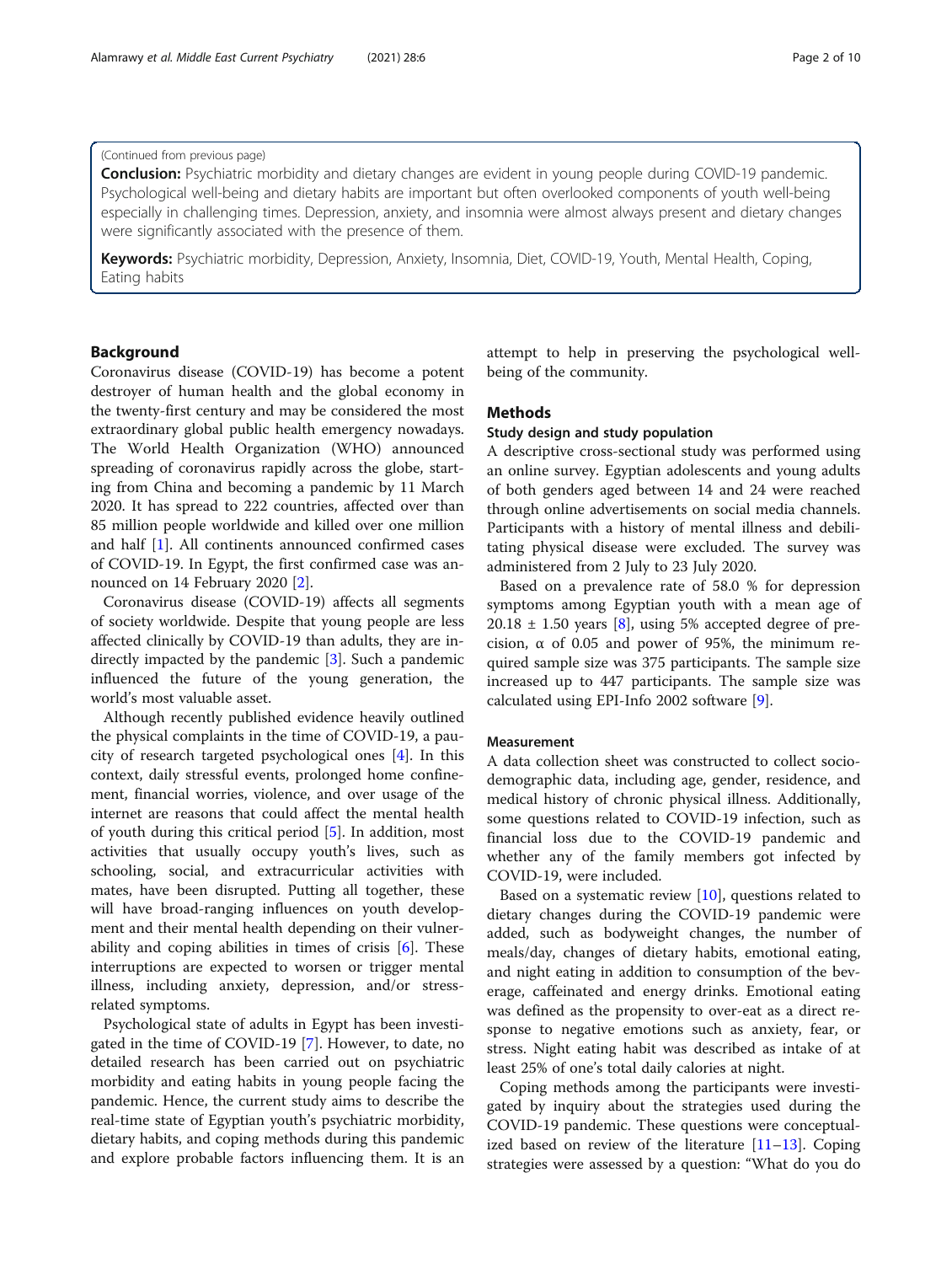when the current pandemic burdens you?" 12 variables were used, each with 2 responses (no, yes). Coping methods were divided into 2 groups; positive (e.g., increase self-awareness regarding COVID-19, communication with other and seeking support, engagement in a hobby, exercise, and pray) and negative group (e.g., denial, tendency to stay alone, being aggressive and antisocial, smoking, consumption of hypnotics, consumption of caffeine, and substance abuse).

Depression was evaluated using the Arabic version of the Patient Health Questionnaire (PHQ-9) [\[14](#page-9-0)]. The PHQ-9 involves nine items representing the criterion symptoms for major depressive disorder by The Diagnostic and Statistical Manual of Mental Disorders, Fifth Edition (DSM-5) [[15\]](#page-9-0). Participants were asked how many times they had been bothered by each symptom over the past 2 weeks, with response choices of not at all, several days, more than half the days, and nearly every day, scored as 0, 1, 2, and 3, respectively. Participants were categorized into four groups according to their scores, mild (5–9), moderate (10–14), moderately severe (15–19), and severe  $(20-27)$  [\[14](#page-9-0)].

For assessing anxiety symptoms, the Arabic version of the Generalized Anxiety Disorder Scale (GAD-7) was used [\[16\]](#page-9-0). The GAD-7 comprises 7 items with the same response options as PHQ-9. Although GAD-7 was originally developed as an indicator of generalized anxiety disorder, the GAD-7 operating characteristics are mostly as good for the other common anxiety disorders (e.g., panic disorder, social anxiety disorder, and posttraumatic stress disorder). GAD-7 scores were graded as 5–9 for mild, 10–14 for moderate, and 15–21 for severe  $[16]$  $[16]$ .

The validity and reliability of the Arabic versions of PHQ-9 and GAD-7 have been demonstrated among Saudi university students. Cronbach's alpha value for the internal consistency reliability was 0.857 and 0.763 for the Arabic versions of PHQ-9 and GAD-7, respectively  $[17]$  $[17]$ .

Insomnia was evaluated using The Arabic version of the Insomnia Severity Index (ISI) [[18](#page-9-0)]. ISI assesses insomnia depending on criteria by the International Classification of Sleep Disorders [[19](#page-9-0)]. The ISI has seven items to evaluate the perceived severity of sleep initiating difficulties, staying asleep, and early morning awakenings, satisfaction with current sleeping patterns, intervention on daily functioning, and noticeability of impairment attributed to the sleep problem, as well as the degree of distress or anxiety caused by sleep problems. The scores for symptoms severity were 8–14 for mild, 15–21 for moderate, and 22–28 for severe insomnia associated with significant daytime dysfunction [\[18](#page-9-0)]. The translated ISI showed adequate reliability and validity among the Arab population. Cronbach's alpha coefficient was 0.84 [[20\]](#page-9-0).

#### Statistical analysis

In order to explain the features of the study participants, frequency distribution and descriptive statistics (mean ± standard deviation) were used. Bivariate analysis was conducted using the chi-square test to evaluate the participants in the sample for the occurrence or absence of symptoms of depression, anxiety and insomnia. The exact Fisher test was used when chi-square test was not applicable. Depression, anxiety, and insomnia symptoms were represented in the bivariate analysis as dichotomous variables (no, yes). Statistical testing was conducted using statistical package for social science (SPSS version 21.0) [\[21\]](#page-9-0). Two-tailed  $p$  value < 0.05 was considered statistically significant.

### Ethics approval and consent to participate

Approval from the Ethics' Committee of High Institute of Public Health, Alexandria University, was obtained before conducting the current study. After explaining the study's purpose, all participants were provided with informed written online consent for participation and publication. For those who were less than 16 years old, informed written parental consent was obtained. The online survey was conducted anonymously to ensure the confidentiality of data. This work has been carried out in accordance with The Code of Ethics of the World Medical Association (Declaration of Helsinki) on Human participants.

#### Results

Participants were between 14 and 24 years old  $(n = 447)$ with mean age of  $20.72 \pm 1.92$  years, 21.3% were adolescents between 14 and 19 years old ( $n = 95$ ). Out of them, 70.2% were females and three-quarters (74.9%) were urban residents. On the one hand, 9.4% reported having a family member infected with COVID-19. On the other hand, approximately two-thirds of their families suffered from financial loss due to COVID-19 (61.7%) (Table [1\)](#page-3-0).

A minority of the participants (4.5%) reported history of chronic physical illness. The participants experienced different grades of depression (80.5%), anxiety (74%), and insomnia (73.8%). The most common positive coping methods practiced during COVID-19 pandemic were raising self-awareness regarding COVID-19, praying and communicating with others. Meanwhile, tendency to stay alone was the most common negative coping method (Table [1](#page-3-0)).

Regarding dietary changes during COVID-19, 37.4% gained weight while 20% reported weight loss. Around half of the sample (49.9%) had changes in their number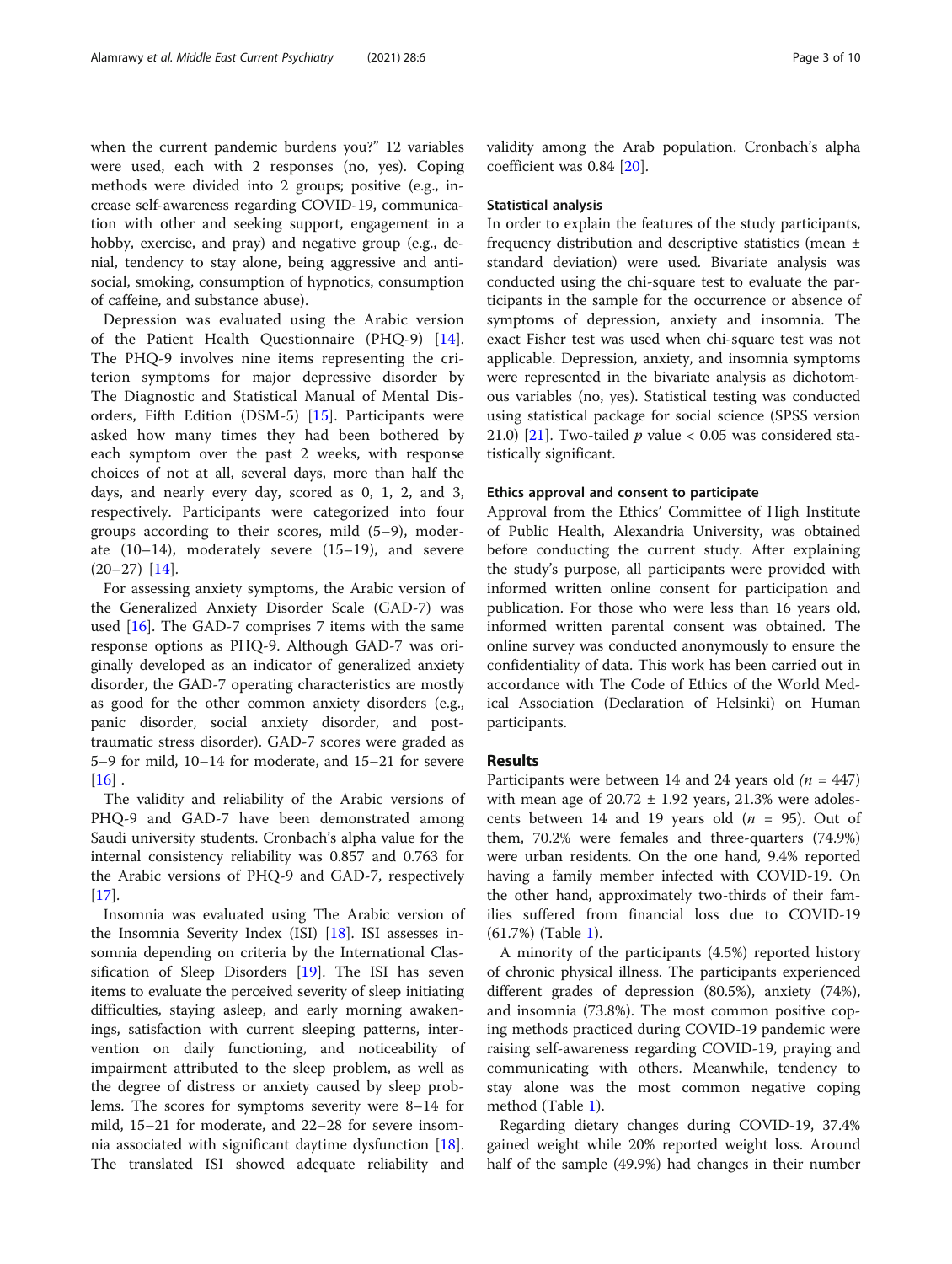<span id="page-3-0"></span>

| <b>Table 1</b> Characteristics of the study participants ( $n = 447$ ) |  |
|------------------------------------------------------------------------|--|
|------------------------------------------------------------------------|--|

| <b>Characteristics</b>                                    | n (%)         |
|-----------------------------------------------------------|---------------|
| Gender                                                    |               |
| Male                                                      | 133<br>(29.8) |
| Female                                                    | 314<br>(70.2) |
| <b>Age, years</b> (mean $\pm$ SD = 20.72 $\pm$ 1.92)      |               |
| $14 - 19$                                                 | 95 (21.3)     |
| $20 - 24$                                                 | 352<br>(78.7) |
| Residence                                                 |               |
| Urban                                                     | 335<br>(74.9) |
| Rural                                                     | 112<br>(25.1) |
| Medical history of chronic physical illness               |               |
| No                                                        | 427<br>(95.5) |
| Yes                                                       | 20 (4.5)      |
| Did any member of your family get infected with COVID-19? |               |
| No                                                        | 405<br>(90.6) |
| Yes                                                       | 42 (9.4)      |
| Financial loss due to COVID-19                            |               |
| No                                                        | 171<br>(38.3) |
| Yes                                                       | 276<br>(61.7) |
| <b>Depression</b> (mean $\pm$ SD = 11.21 $\pm$ 6.58)      |               |
| None-minimal                                              | 87 (19.5)     |
| Mild                                                      | 106<br>(23.7) |
| Moderate                                                  | 115<br>(25.7) |
| Moderately severe                                         | 76 (17.0)     |
| Severe                                                    | 63 (14.1)     |
| <b>Anxiety</b> (mean $\pm$ SD = 9.31 $\pm$ 6.30)          |               |
| None-minimal                                              | 116<br>(26.0) |
| Mild                                                      | 127<br>(28.4) |
| Moderate                                                  | 104<br>(23.3) |
| Severe                                                    | 100<br>(22.4) |
| <b>Insomnia</b> (mean $\pm$ SD = 12.367 $\pm$ 6.41)       |               |
| No clinically significant insomnia                        | 117<br>(26.2) |
| Mild to moderate insomnia                                 | 161<br>(36.0) |
| Moderate insomnia                                         | 133           |

|             | <b>Table 1</b> Characteristics of the study participants ( $n = 447$ ) |  |  |
|-------------|------------------------------------------------------------------------|--|--|
| (Continued) |                                                                        |  |  |

| <b>Characteristics</b>                                                            | n (%)         |
|-----------------------------------------------------------------------------------|---------------|
|                                                                                   | (29.8)        |
| Severe insomnia associated with significant impairments of<br>daytime functioning | 36(8.1)       |
| Coping methods **                                                                 |               |
| <b>Positive methods</b>                                                           |               |
| Raise self-awareness regarding COVID-19                                           | 403<br>(90.2) |
| Praying                                                                           | 374<br>(83.7) |
| Communication with other and seeking support                                      | 329<br>(73.6) |
| Engagement in a hobby                                                             | 225<br>(50.3) |
| <b><i><u>Exercise</u></i></b>                                                     | 179<br>(40.0) |
| <b>Negative methods</b>                                                           |               |
| Tendency to stay alone                                                            | 322<br>(72.0) |
| Being aggressive and antisocial                                                   | 52 (11.6)     |
| Denial                                                                            | 69 (15.4)     |
| Smoking                                                                           | 36(8.1)       |
| Consumption of hypnotics                                                          | 22(4.9)       |
| Substance abuse                                                                   | 6(1.3)        |

COVID-19 coronavirus disease 2019 \*\* Multiple responses

of daily meals. Meanwhile, quarter of the sample (25.1%) reported increased consumption of healthy food, while 24.2% had increase in consumption of junk food. Emotional and night eating emerged as new habits during the pandemic among 17.9% and 29.3% of the participants, respectively. A change in consumption of carbonated beverages was reported in 49% while 50.3% had changes in their consumption of caffeinated and energy drinks Table [2](#page-4-0).

Depression symptoms were significantly associated with female gender ( $P < 0.001$ ), adolescent age-group ( $P$ = 0.002), having a family member infected with COVID-19 ( $P = 0.034$ ), anxiety, and insomnia symptoms ( $P <$ 0.001). Similarly, female gender ( $P < 0.001$ ), adolescence  $(P = 0.002)$ , a history of physical illness  $(P = 0.029)$ , having a family member infected with COVID-19 ( $P =$ 0.029), depression and insomnia symptoms ( $P < 0.001$ ) were significantly associated with anxiety. Meanwhile, insomnia symptoms were significantly higher among females ( $P = 0.016$ ), those with a history of physical illness  $(P = 0.028)$ , had a family member infected with COVID-19 ( $P = 0.027$ ), and presence of depression and anxiety  $(P < 0.001)$  (Table [3\)](#page-5-0).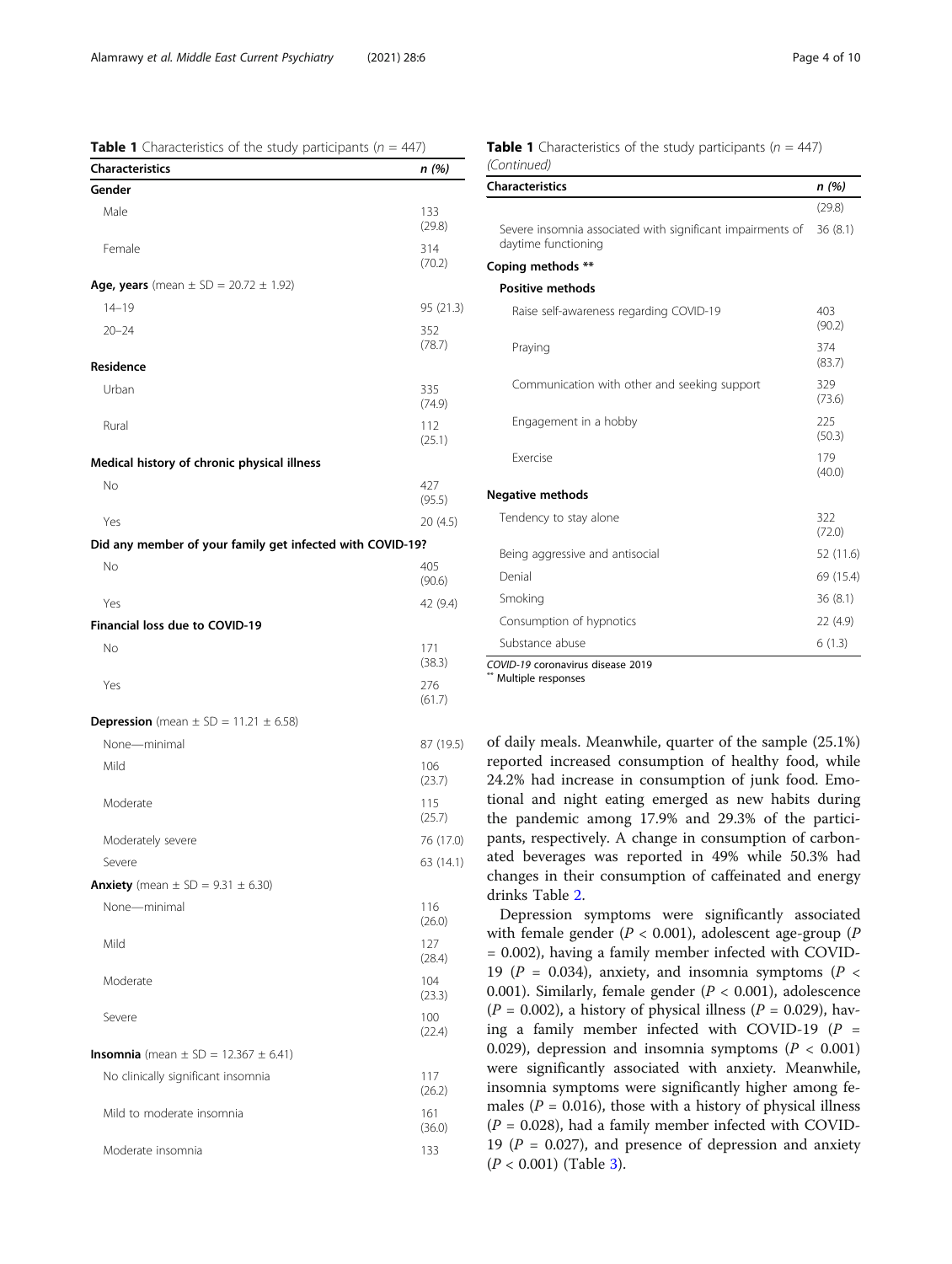<span id="page-4-0"></span>Table 2 Dietary changes among the study participants during COVID-19 pandemic  $(n = 447)$ 

| Dietary changes                              | n (%       |
|----------------------------------------------|------------|
| Body weight change                           |            |
| No change                                    | 190 (42.5) |
| Weight loss                                  | 90(20.1)   |
| Weight gain                                  | 167 (37.4) |
| Number of meals/day                          |            |
| No change                                    | 224 (50.1) |
| Decreased                                    | 120 (26.8) |
| Increased                                    | 103 (23.0) |
| <b>Changes of dietary habits</b>             |            |
| No change                                    | 152 (34.0) |
| Poor appetite                                | 75 (16.8)  |
| Increased consumption of junk food           | 108 (24.2) |
| Increased consumption of healthy food        | 112 (25.1) |
| <b>Emotional eating</b>                      |            |
| Not a habit at all                           | 251 (56.2) |
| A habit before COVID-19                      | 116 (26.0) |
| A new habit during COVID-19                  | 80 (17.9)  |
| Night eating                                 |            |
| Not a habit at all                           | 157 (35.1) |
| A habit before COVID-19                      | 159 (35.6) |
| A new habit during COVID-19                  | 131 (29.3) |
| Consumption of carbonated beverage           |            |
| No change                                    | 228 (51.0) |
| Decreased                                    | 131 (29.3) |
| Increased                                    | 88 (19.7)  |
| Consumption of caffeinated and energy drinks |            |
| No change                                    | 222 (49.7) |
| Decreased                                    | 96 (21.5)  |
| Increased                                    | 129 (28.9) |

COVID-19 coronavirus disease 2019

Bodyweight changes are significantly associated with each of depression, anxiety, and insomnia ( $P < 0.001$ ). Dietary changes in form of number of daily meals, changes of dietary habits, practicing emotional and night eating recently, increased consumption of carbonated beverage, and increased consumption of caffeinated and energy drinks were significantly associated with existence of depression, anxiety, and insomnia symptoms  $(Table 4)$  $(Table 4)$ .

# **Discussion**

The COVID-19 pandemic may negatively influence mental health as a consequence of the distinctive blend of the public health crisis, social isolation and economic crises [[22\]](#page-9-0). Measures to contain the virus have reshaped

many facets of daily life, such as income, employment, schooling, and social interactions. Considering the direct impact of the virus and related consequences, researchers anticipated an increase in anxiety, depression, and their aftermath, including suicide [\[23\]](#page-9-0). Results of the current study revealed that depression and anxiety were almost always present with different severities. This high percentage agrees with a Chinese survey among adolescents aged 12–18; as symptoms of depression and anxiety during the COVID-19 outbreak were highly prevalent [[24\]](#page-9-0). Similarly, in a study in Spain [\[25](#page-9-0)], during the first weeks of COVID-19 confinement, large numbers of students experienced moderate to extremely severe scores of anxiety and depression.

In comparing the results of the present study to other studies during COVID-19 pandemic, the current sample PHQ-9 mean score for depression  $(11.21 \pm 6.58)$  was higher than that of Lin's et al. [\[26](#page-9-0)], who studied 5641 Chinese individuals across the different age groups, as the average PHQ-9 score of their participants was  $6.10 \pm$ 5.97. Also, in the same study, the anxiety scores assessed using GAD-7 had an average score of  $4.97 \pm 5.25$  [\[26](#page-9-0)], while the current sample GAD-7 mean score was (9.31 ± 6.30) which is higher.

Furthermore, with a mean ISI score of  $12.36 \pm 6.41$ , the prevalence of clinical insomnia was 73.8%. This is much higher than reported before in a Chinese study; the average ISI score was  $5.93 \pm 5.88$  and the prevalence of clinical insomnia was 20.05% [[26](#page-9-0)]. While in other studies, insomnia was identified in 23% of 11,835 young adults [[27](#page-9-0)]. Youth experienced distress, lack of energy, irregular naps, more screen time, and unrestricted online social media. A well-recognized feature of Egyptian sleep practice is biphasic sleep distributed in afternoon and late night bouts. Also, most of Egyptians eat the main meal of the day around mid-afternoon, and then nap in the late afternoon. In the evening, activity picks up again. The night bout of sleep begins sometime after midnight and ends after dawn [[28](#page-9-0)]. These disruptive effects of social disorganization can affect bedtime, sleep quality, and sleep/wake patterns constancy directly or collectively [[29](#page-9-0)].

Evidence found that depression and mental states among Arab adolescents are constructed and expressed differently than among adolescents in other cultures [[30\]](#page-9-0). Culture may play a role in differences in frequency of disorders in different groups [\[31](#page-9-0)]. Also, socio-cultural factors may also play a part in how distress is expressed [[32\]](#page-9-0). Hence, the differences across different population studies may emerge.

The present study showed significant associations between symptoms of depression, anxiety, and insomnia. Previous studies shown that symptoms of anxiety and depression are risk factors for insomnia and are associated and cyclically related [[27,](#page-9-0) [33](#page-9-0)]. The relationship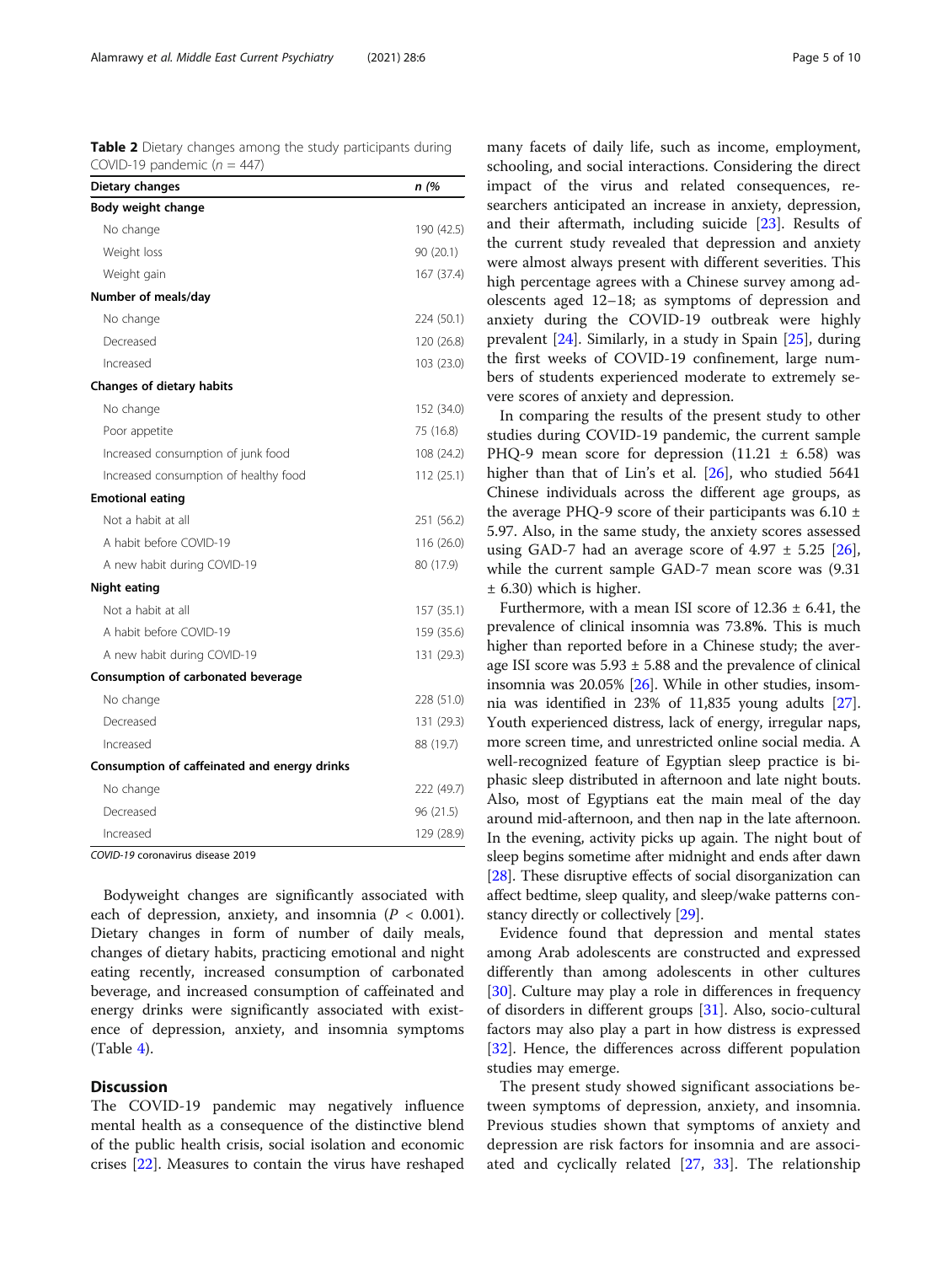|            | Depression, n (%)                           |                | Anxiety, n (%) |                     | Insomnia, n (%) |                |  |
|------------|---------------------------------------------|----------------|----------------|---------------------|-----------------|----------------|--|
|            | No 87 (19.5)                                | Yes 360 (80.5) | No 116 (26.0)  | Yes 331 (74.0)      | No 117 (26.2)   | Yes 330 (73.8) |  |
| Gender     |                                             |                |                |                     |                 |                |  |
| Male       | 50 (37.6)                                   | 83 (62.4)      | 59 (44.4)      | 74 (55.6)           | 45 (33.8)       | 88 (66.2)      |  |
| Female     | 37 (11.8)                                   | 277 (88.2)     | 57 (18.2)      | 257 (81.8)          | 72 (22.9)       | 242 (77.1)     |  |
| P value    |                                             | $< 0.001$ *    |                | $< 0.001$ *         |                 | $< 0.016$ *    |  |
| Age, years |                                             |                |                |                     |                 |                |  |
| $14 - 19$  | 8(8.4)                                      | 87 (91.6)      | 16 (16.8)      | 79 (83.2)           | 20 (21.1)       | 75 (78.9)      |  |
| $20 - 24$  | 79 (22.4)                                   | 273 (77.6)     | 100 (28.4)     | 252 (71.6)          | 97 (27.6)       | 255 (72.4)     |  |
| P value    |                                             | $0.002*$       |                | $0.022*$            | 0.201           |                |  |
| Residence  |                                             |                |                |                     |                 |                |  |
| Urban      | 65 (19.4)                                   | 270 (80.6)     | 85 (25.4)      | 250 (74.6)          | 86 (25.7)       | 249 (74.3)     |  |
| Rural      | 22 (19.6)                                   | 90 (80.4)      | 31(27.7)       | 81 (72.3)           | 31 (27.7)       | 81 (72.3)      |  |
| P value    |                                             | 0.956          |                | 0.630               | 0.676           |                |  |
|            | Medical history of physical illness         |                |                |                     |                 |                |  |
| No         | 86 (20.1)                                   | 341 (79.9)     | 115 (26.9)     | 312 (73.1)          | 116 (27.2)      | 311 (72.8)     |  |
| Yes        | 1(5.0)                                      | 19 (95.0)      | 1(5.0)         | 19 (95.0)           | 1(5.0)          | 19 (95.0)      |  |
| P value    | 0.145                                       |                |                | $0.029*$            | $< 0.028$ *     |                |  |
|            | Did your family get infected with COVID-19? |                |                |                     |                 |                |  |
| No         | 84 (20.7)                                   | 321 (79.3)     | 111(27.4)      | 294 (72.6)          | 112(27.7)       | 293 (72.3)     |  |
| Yes        | 3(7.1)                                      | 39 (92.9)      | 5(11.9)        | 37 (88.1)           | 5(11.9)         | 37 (88.1)      |  |
| P value    |                                             | $0.034*$       | $0.029*$       |                     | $< 0.027$ *     |                |  |
|            | Financial loss due to COVID-19              |                |                |                     |                 |                |  |
| No         | 31(18.1)                                    | 140 (81.9)     | 50 (29.2)      | 121 (70.8)          | 49 (28.7)       | 122 (71.3)     |  |
| Yes        | 56 (20.3)                                   | 220 (79.7)     | 66 (23.9)      | 210 (76.1)          | 68 (24.6)       | 208 (75.4)     |  |
| P value    |                                             | 0.575          |                | 0.212               | < 0.348         |                |  |
| Insomnia   |                                             |                |                |                     |                 |                |  |
| No         | 67(57.3)                                    | 50 (42.7)      | 74 (63.2)      | 43 (36.8)           |                 |                |  |
| Yes        | 20(6.1)                                     | 310 (93.9)     | 42 (12.7)      | 288 (87.3)          |                 |                |  |
| P value    | $< 0.001$ *                                 |                | $< 0.001$ *    |                     |                 |                |  |
| Anxiety    |                                             |                |                |                     |                 |                |  |
| No         | 79 (68.1)                                   | 37 (31.9)      |                |                     | 74 (63.8)       | 42 (36.2)      |  |
| Yes        | 8(2.4)                                      | 323 (97.6)     |                |                     | 43 (13.0)       | 288 (87.0)     |  |
| P value    |                                             | $< 0.001$ *    |                |                     |                 | $< 0.001$ *    |  |
| Depression |                                             |                |                |                     |                 |                |  |
| No         |                                             |                | 79 (90.8)      | 8(9.2)              | 67 (77.0)       | 20 (23.0)      |  |
| Yes        |                                             |                | 37 (10.3)      | 323 (89.7)          | 50 (13.9)       | 310 (86.1)     |  |
| P value    |                                             |                |                | $<$ 0.001 $^{\ast}$ |                 | $< 0.001$ *    |  |

<span id="page-5-0"></span>**Table 3** Characteristics of the study participants by depression, anxiety, and insomnia symptoms ( $n = 447$ )

COVID-19 coronavirus disease 2019 \*

 $^*P < 0.05$ 

between sleep disturbance and depression is complex from the level of shared neurobiology to manifestation in clinical symptoms. Sleep duration and depressive symptoms appear to be related concurrently in a curvilinear manner [\[34](#page-9-0)]. Given the higher mean score of PHQ-9 in the current study, this might contribute to

the higher prevalence of insomnia in comparison to other studies. Studies found that almost 75% of children and adolescents with depression manifested sleep disturbances, with over 50% experiencing insomnia [[35\]](#page-9-0). Social distance and isolation that follows longterm lockdowns can be a risk factor for anxiety and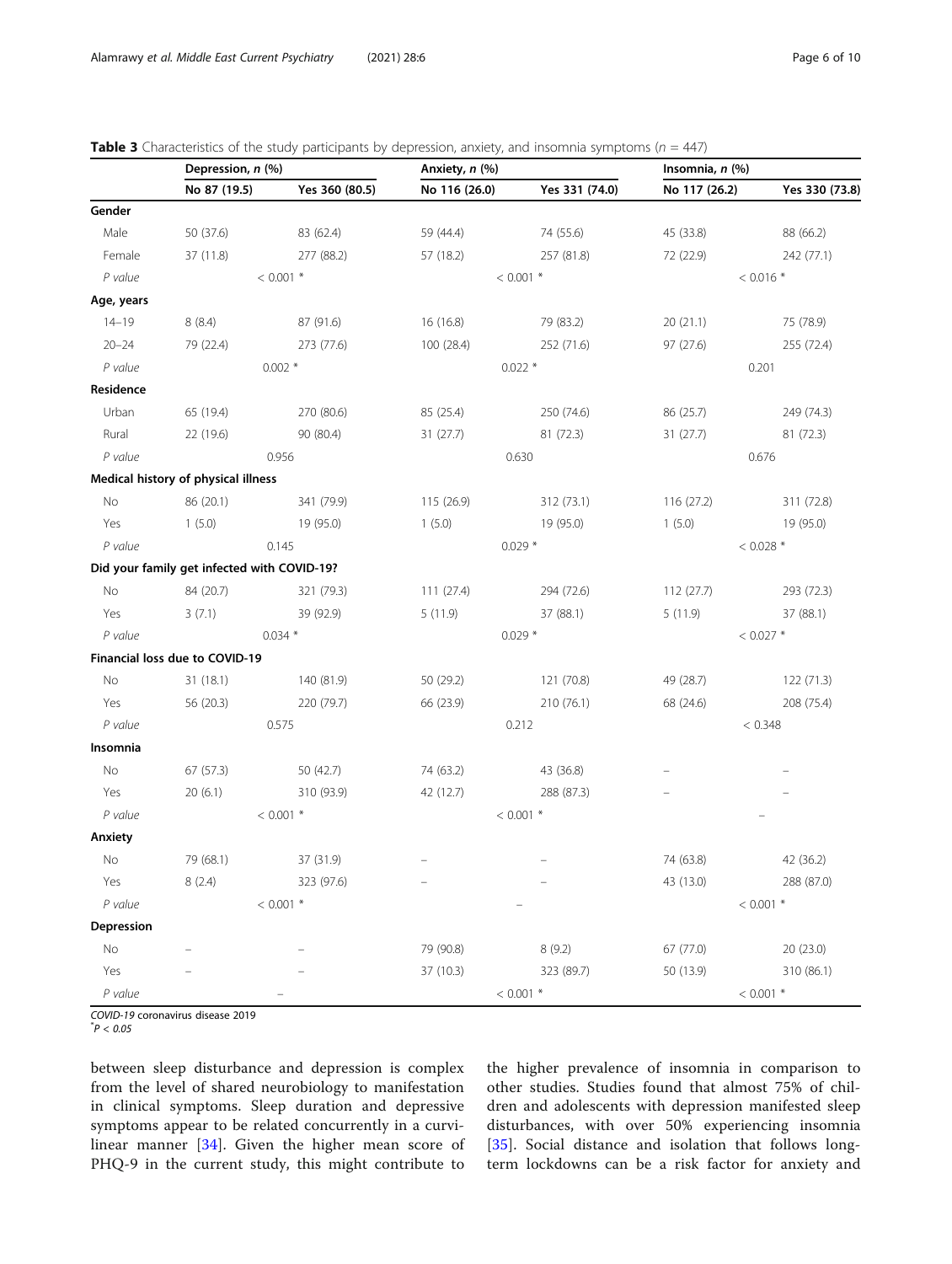<span id="page-6-0"></span>Table 4 Association between dietary changes during COVID-19 and depression, anxiety, and insomnia symptoms among the participants ( $n = 447$ )

|                                              | Depression, n (%) |                | Anxiety, n (%) |                | Insomnia, n (%) |                |  |
|----------------------------------------------|-------------------|----------------|----------------|----------------|-----------------|----------------|--|
|                                              | No 87 (19.5)      | Yes 360 (80.5) | No 116 (26.0)  | Yes 331 (74.0) | No 117 (26.2)   | Yes 330 (73.8) |  |
| Bodyweight change                            |                   |                |                |                |                 |                |  |
| No change                                    | 66 (34.7)         | 124(65.3)      | 82 (43.2)      | 108 (56.8)     | 77 (40.5)       | 113 (59.5)     |  |
| Weight loss                                  | 7(7.8)            | 83 (92.2)      | 10(11.1)       | 80 (88.9)      | 9(10.0)         | 81 (90.0)      |  |
| Weight gain                                  | 14(8.4)           | 153 (91.6)     | 24 (14.4)      | 143 (85.6)     | 31 (18.6)       | 136 (81.4)     |  |
| P value                                      | $< 0.001$ *       |                | $< 0.001$ *    |                | $< 0.001$ *     |                |  |
| No. of meals/ day                            |                   |                |                |                |                 |                |  |
| No change                                    | 69 (30.8)         | 155 (69.2)     | 91 (40.6)      | 133 (59.4)     | 88 (39.3)       | 136 (60.7)     |  |
| Decreased                                    | 6(5.0)            | 114 (95.0)     | 10(8.3)        | 110 (91.7)     | 9(7.5)          | 111(92.5)      |  |
| Increased                                    | 12(11.7)          | 91 (88.3)      | 15 (14.6)      | 88 (85.4)      | 20 (19.4)       | 83 (80.6)      |  |
| P value                                      | $< 0.001$ *       |                |                | $< 0.001$ *    |                 | $< 0.001$ *    |  |
| Changes of dietary habits                    |                   |                |                |                |                 |                |  |
| No change                                    | 33 (21.7)         | 119 (78.3)     | 50 (32.9)      | 102(67.1)      | 56 (36.8)       | 96 (63.2)      |  |
| Loss of/poor appetite                        | 3(4.0)            | 72 (96.0)      | 6(8.0)         | 69 (92.0)      | 3(4.0)          | 72 (96.0)      |  |
| Increased consumption of junk food           | 8(7.4)            | 100 (92.6)     | 11(10.2)       | 97 (89.8)      | 16 (14.8)       | 92 (85.2)      |  |
| Increased consumption of healthy food        | 43 (38.4)         | 69 (61.6)      | 49 (43.8)      | 63 (56.2)      | 42 (37.5)       | 70 (62.5)      |  |
| P value                                      | $< 0.001$ *       |                | $< 0.001$ *    |                | $< 0.001$ *     |                |  |
| <b>Emotional eating</b>                      |                   |                |                |                |                 |                |  |
| Not a habit at all                           | 70 (27.9)         | 181 (72.1)     | 88 (35.1)      | 163 (64.9)     | 80 (31.9)       | 171 (68.1)     |  |
| A habit before COVID-19                      | 12(10.3)          | 104 (89.7)     | 21(18.1)       | 95 (81.9)      | 24 (20.7)       | 92 (79.3)      |  |
| A new habit during COVID-19                  | 5(6.3)            | 75 (93.8)      | 7(8.8)         | 73 (91.3)      | 13 (16.2)       | 67 (83.8)      |  |
| P value                                      |                   | $< 0.001$ *    |                | $< 0.001$ *    |                 | $< 0.006$ *    |  |
| <b>Night eating</b>                          |                   |                |                |                |                 |                |  |
| Not a habit at all                           | 52 (33.1)         | 105 (66.9)     | 59 (37.6)      | 98 (62.4)      | 68 (43.3)       | 89 (56.7)      |  |
| A habit before COVID-19                      | 21 (13.2)         | 138 (86.8)     | 39 (24.5)      | 120 (75.5)     | 27 (17.0)       | 132 (83.0)     |  |
| A new habit during COVID-19                  | 14(10.7)          | 117 (89.3)     | 18 (13.7)      | 113 (86.3)     | 22 (16.8)       | 109 (83.2%)    |  |
| P value                                      |                   | $< 0.001$ *    | $< 0.001$ *    |                | $< 0.001$ *     |                |  |
| Consumption of carbonated beverage           |                   |                |                |                |                 |                |  |
| No change                                    | 60(26.3)          | 168 (73.7)     | 70 (30.7)      | 158 (69.3)     | 72 (31.6)       | 156 (68.4)     |  |
| Decreased                                    | 22 (16.8)         | 109 (83.2)     | 34 (26.0)      | 97 (74.0)      | 34 (26.0)       | 97 (74.0)      |  |
| Increased                                    | 5(5.7)            | 83 (94.3)      | 12 (13.6)      | 76 (86.4)      | 11(12.5)        | 77 (87.5)      |  |
| P value                                      | $< 0.001$ *       |                | $0.008*$       |                | $< 0.003$ *     |                |  |
| Consumption of caffeinated and energy drinks |                   |                |                |                |                 |                |  |
| No change                                    | 60 (27.0)         | 162 (73.0)     | 70 (31.5)      | 152 (68.5)     | 76 (34.2)       | 146 (65.8)     |  |
| Decreased                                    | 17(17.7)          | 79 (82.3)      | 23 (24.0)      | 73 (76.0)      | 21 (21.9)       | 75 (78.1)      |  |
| Increased                                    | 10(7.8)           | 119 (92.2)     | 23 (17.8)      | 106 (82.2)     | 20 (15.5)       | 109 (84.5)     |  |
| P value                                      |                   | $< 0.001$ *    |                | $0.016*$       |                 | $< 0.001$ *    |  |

COVID-19 coronavirus disease 2019 \*

 $^*P < 0.05$ 

mood disorders [[36\]](#page-9-0). Variations in sleep during the COVID-19 pandemic may exacerbate or even contribute to psychopathology. Poor sleep can have a detrimental effect, leading to heightened vulnerability to mood and anxiety disorders [[37](#page-9-0)].

An accumulating body of evidence indicated that females are at higher risk of depression and anxiety symptoms [\[24](#page-9-0), [38\]](#page-9-0), sleep problems [\[39](#page-9-0)], and negative psychological impact in general [\[7\]](#page-9-0). These results also matched the findings of this study, where female gender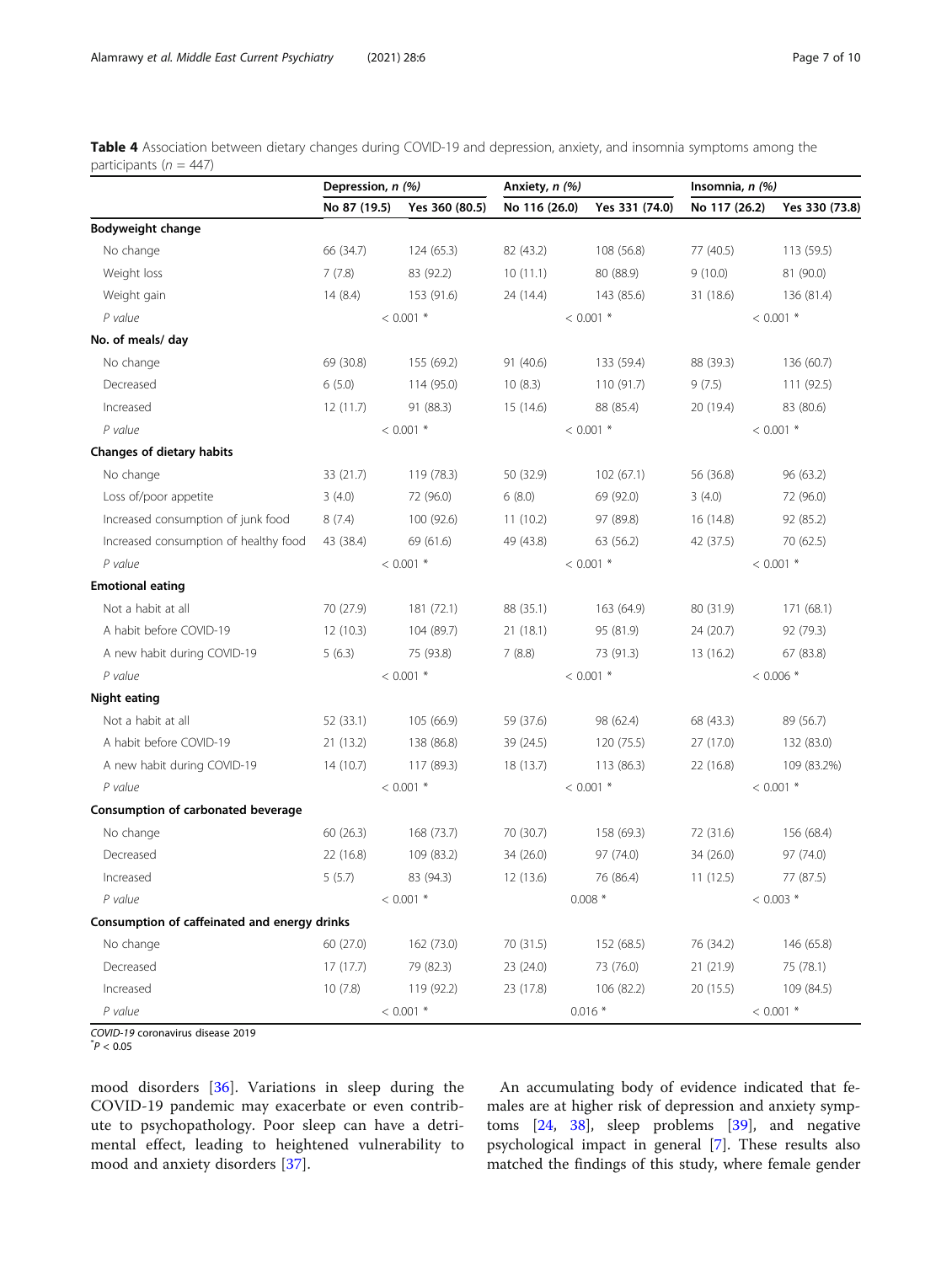has significant associations with depression, anxiety, and insomnia. On the other hand, a study by Xie et al. reported no effect of gender [[40\]](#page-9-0).

Notably, youth between 14 and 19 had more severe scores on depression, anxiety but not insomnia, when compared to the older youth. Other studies revealed that younger persons reported higher psychological impacts [\[7](#page-9-0), [26\]](#page-9-0). These results are contradicting with a study Zhou et al. that found prevalence of symptoms of insomnia was higher among senior high school and college students [\[27](#page-9-0)]. The inverse correlation between respondents' age and the prevalence of depressed mood, anxiety, and insomnia was recorded in another study  $[41]$  $[41]$ . In the studied population, age has no significant association with insomnia. The timing and amount of sleep are largely determined by direct and interactive effects of gender, age, and sleeping arrangements [\[28](#page-9-0)].

It appears that the residence may give an idea about the circumstances in which the person lives and hence on his social conduct [[42\]](#page-9-0). The result of the current study reveals that residence had no effect on association with psychopathology. This was in contrast to studies in China that found that depression and anxiety symptoms in cities were lower than in rural areas [\[24](#page-9-0), [43](#page-9-0)]. A Greek study also found that people in urban areas were more vulnerable to sleep problems [[39](#page-9-0)], while an Egyptian study found rural residency had a negative impact on mental health during COVID-19 [[7\]](#page-9-0). This might be implied by the fact of urbanization of the countryside and ruralization of cities is taking place [\[44](#page-9-0)]. Considerably, the association of psychopathology and residence may change based on the population studied.

The mind and mental health are influenced by the health of the body. This is observed in the present study where young people with chronic physical illness had significantly higher anxiety and insomnia scores but not depression. El-Zoghby et al. reported that those with chronic illnesses are more susceptible to psychological distress [\[7](#page-9-0)]. Furthermore, some of them may perceive themselves with poor health and more liable to get diseased [[45,](#page-9-0) [46](#page-9-0)]. Even after controlling for confounders, strong cross-effects between physical and mental health are still valid [\[47\]](#page-9-0).

Moreover, those who had a family member infected with COVID-19 had more significant distress in the form of depression, anxiety, and insomnia. These findings are corresponding to Cao et al., who found that having relatives or acquaintances with COVID-19 infection were risk factors for anxiety among Chinese undergraduate students [\[43](#page-9-0)]. Besides, all family members may have their COVID-19-related fears. Taken together, this response can lead to significant psychological distress for all family members, especially youth.

Economic recessions as during pandemic are accompanying with increased mental health problems for youth [[22\]](#page-9-0). Family income has a significant impact on young people response to life stressors such as the COVID-19 crisis [\[48](#page-9-0)]. In a study among 7143 college students, family income stability was a protective factor against anxiety in the era of COVID-19 [[43](#page-9-0)]. However, the results of the current study revealed that financial loss affected neither mood nor sleep. Although, low socioeconomic status is generally associated with high psychiatric morbidity, the nature of this association is not clear-cut [\[49](#page-9-0)]. Part of the difficulty is in disentangling other factors and their interactions, which are beyond the scope of current study.

Concerning changes in bodyweight during COVID-19 lockdown, 37.4% of the sample reported weight gain, 20.1% reported weight loss, while around half of the sample reported change in their number of daily meals. These are comparable to a study in Poland, in which around 30% and over 18% experienced weight gain and loss respectively, while over 43.0% and nearly 52% reported eating and snacking more [\[50](#page-9-0)]. Consistently, a study [[51](#page-9-0)] on 3533 Italians found the sense of satiety and hunger altered for more than 50% of their population; 17.8% of them had less appetite, comparable to 16.8% of the sample. Phillipou et al. provided further support and reported increased restricting and binge eating behaviors among Australian population [[52\]](#page-9-0). Notably, isolation leads to an increased sedentary behaviors and more physical inactivity which are expected to affect weight [[53](#page-9-0)]. The excessive food exposure caused by the only freedom permitted was grocery shopping, which prompted people who were least successful in managing their diet to amplify the association between food con-sumption and feelings [\[41](#page-9-0)].

Furthermore, the current study is in line with an extensive body of evidence indicated that food consumption, eating patterns, food type, number of main meals, emotional and night, in addition to beverages consumption (caffeinated and carbonated), all were affected during confinement [\[54\]](#page-9-0). In addition to bodyweight, all described dietary changes have significant associations with depression, anxiety and insomnia. Previous studies reported increased scores of emotional and night eating in response to external stimuli with PHQ-9 and GAD-7 scores [[55\]](#page-9-0).

Pandemic-related anxiety may increase the difficulty of patients in managing their eating habits [[56\]](#page-9-0). From another point of view, the consumption of palatable foods may have positive and reinforcing implications. The stress response can be sensibly controlled through its soothing effect [[57\]](#page-9-0). However, the current study pointed out that around one-quarter of the sample improved their diet in consuming a more healthy diet and nearly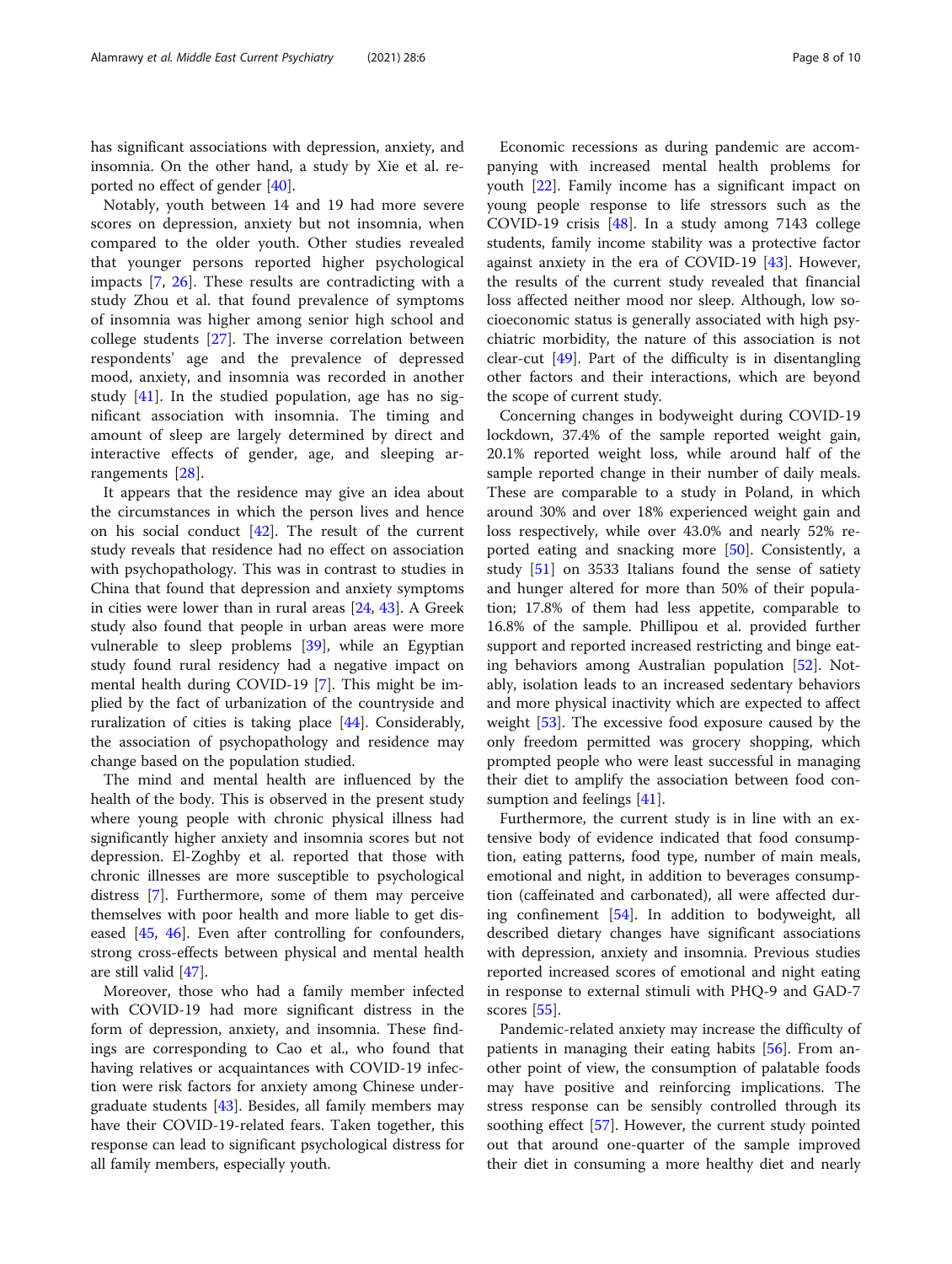<span id="page-8-0"></span>the third decreased their intake of carbonated beverages. These findings were also reported by Di Renzo et al. but only 16.7% of their population improved their behaviors in the form of a decrease in consumption of snacks, savory food, carbonated, and sugary drinks [[51\]](#page-9-0).

Participants of both sexes reported various positive and negative coping strategies. In stress situation, coping mechanisms are used to control, mitigate, or tolerate stress and stressors such as those during COVID-19. A study involved 16 countries found that the most utilized coping strategies during COVID-19 were watching television for entertainment, social networking, listening to music, sleeping, performing household chores like cleaning and washing, eating well, and clearing/finishing piled-up work [[58\]](#page-9-0). While the strategies used the most by participants of the current study were raising selfawareness regarding COVID-19, praying, communication with others, staying alone, and engagement in a hobby.

This study sheds important light on youth's psychiatric morbidity and dietary habits during the COVID-19 pandemic. Up to our knowledge, this study is one of the first studies to address such matters in Egypt and the Middle East. However, there is no study without limitations. The cross-sectional design of the current study limits the possibility of establishing temporality. Additionally, the psychological status was assessed using a selfadministered online survey. A systematic psychiatric evaluation through interviews of the participants would give a better assessment. Dietary habits and coping methods were assessed using designed questionnaires. Although these questionnaires were developed after a careful review of literature, the tools were new and could add to the limitations.

# Conclusion

Psychiatric morbidity and dietary changes are evident in young people during COVID-19 pandemic. Psychological well-being and dietary habits are important but often overlooked components of youth well-being especially in challenging times. Results of the current study highlighted the presence of depression, anxiety, insomnia during the COVID-19 pandemic. This study also gave an idea about dietary changes during the pandemic and various coping methods. These findings suggest that, as the pandemic continues to evolve, it is important to continue the monitoring of young people well-being. More controlled studies are needed to assess the causality between stress during the pandemic, mental health impacts and dietary changes. In future studies, assessment of dietary habits and coping methods using validated questionnaires would be of an added value. Putting it all together, timely action could mitigate the current negative state and improve mental health and well-being.

Developing a strategy targeting fulfilling these unmet needs is just one way to help our youth deal with the uncertain coming days.

#### Abbreviations

COVID-19: Coronavirus disease 2019; DSM: Diagnostic and Statistical Manual of Mental Disorders; GAD-7: Generalized anxiety disorder scale; ISI: Insomnia Severity Index; PHQ-9: Patient Health Questionnaire; WHO: The World Health Organization

#### Acknowledgements

We would like to show our gratitude to Dr. Mamdouh Wahba, the President of the Egyptian Society for Adolescent Medicine (ESAM) and the current Vice President of the International Association for Adolescent Health (IAAH). This study would never have been possible without his support. We are indebted to all the participants for their cooperation.

#### Authors' contributions

RA, NF, and AK all contributed in conceiving the presented idea, developed the methodology and data collection; drafted the article; and helped shape the research, analysis, and manuscript. RA is the corresponding author, designed the online survey, extracted the data, was responsible for the literature search, and has a major contribution in writing the manuscript, critical revision, and verifying of the final version of the article after meeting the journal's standards. NF obtained the ethical approval, performed computations, verified the analytical methods, data tabulation, contributed to manuscript writing, editing, and critical revision. AK data presentation and interpretation, contributed to manuscript writing, editing, and critical revision. All authors have read and approved the manuscript.

#### Funding

No funding was received for this particular research.

# Availability of data and materials

Data is available upon request.

#### Ethics approval and consent to participate

Ethical approval was obtained before conducting the study from the Ethics' Committee of High Institute of Public Health, Alexandria University, Alexandria, Egypt (ethics committee reference number: not applicable). After explaining the study's purpose, all participants were provided with informed written online consent for participation and publication. For those who were less than 16 years old, informed written parental consent was obtained.

#### Consent for publication

All participants and parents of those who were less than 16 years old provided an informed written consent for publication.

#### Competing interests

The authors declare that they have no competing interests.

#### Author details

<sup>1</sup>Mamoura Psychiatric Hospital, General Secretariat of Mental Health and Addiction Treatment, El Nabawy El Mohandes Street, Mamoura, Alexandria 21912, Egypt. <sup>2</sup> Family Health Department, High Institute of Public Health Alexandria University, Alexandria, Egypt. <sup>3</sup>Community Health Nursing Department, Faculty of Nursing, Alexandria University, Alexandria, Egypt.

### Received: 1 December 2020 Accepted: 15 January 2021 Published online: 01 February 2021

#### References

- 1. World Health Organization (WHO). Coronavirus Disease (COVID-19) Pandemic Information Center: Numbers at a glance. Available at: [https://](https://www.who.int/emergencies/diseases/novel-coronavirus-2019) [www.who.int/emergencies/diseases/novel-coronavirus-2019.](https://www.who.int/emergencies/diseases/novel-coronavirus-2019) Accessed 7 Jan 2021 2020.
- Egypt Today Magazine. Egypt announces first Coronavirus infection. Available at: [https://www.egypttoday.com/Article/1/81641/Egypt](https://www.egypttoday.com/Article/1/81641/Egypt-announces-first-Coronavirus-infection)[announces-first-Coronavirus-infection.](https://www.egypttoday.com/Article/1/81641/Egypt-announces-first-Coronavirus-infection) Accessed 17 Aug 2020.
- 3. Clark H, Coll-Seck AM, Banerjee A et al (2020) After COVID-19, a future for the world's children? Lancet 396:298–300